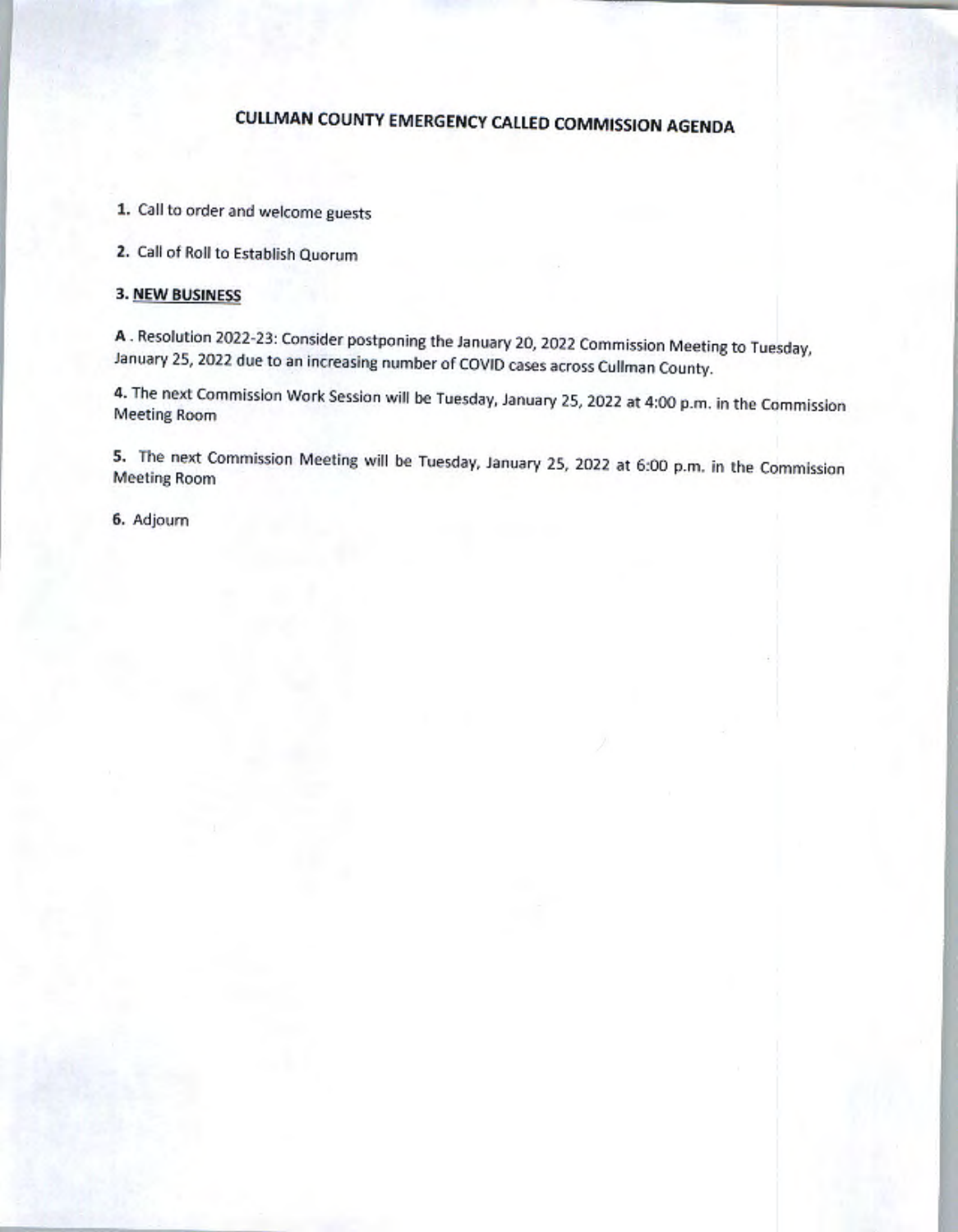## CULLMAN COUNTY COMMISSION EMERGENCY CALLED MEETING JANUARY 20, 2022

### CALL TO ORDER AND WELCOME

Chairman Clemons called the Commission Meeting to order at 8:00 a.m.

# CALL OF ROLL TO ESTABLISH QUORUM

John Bullard, County Administrator, called the roll; present were Chairman Jeff Clemons, Commissioner Kerry Watson, Commissioner Marchman, and County Attorney Emity Johnston.

#### PUBLIC COMMENTS:

#### NEW BUSINESS

Resolution 2022·23: Consider postponing the January 20, 2022 Commission Meeting to Tuesday, January 25, 2022, due to an increasing number of COVlD cases across Cullman County Commissioner Marchman made a motion to approve Resolution 2022-23: Consider postponing the January 20, 2022 Commission Meeting to Tuesday, January 25, 2022, due to an increasing number of COVIO cases across Cullman County. Commissioner Watson seconded. The motion passed on a unanimous voice vote.

#### WORK SESSION

The Commission will hold a Work Session on January 25, 2022, at 4:00 p.m. in the Commission Meeting Room.

# NEXT REGULAR COMMISSION MEETING TUESDAY, January 2S. 2022

Chairman Clemons announced the next commission meeting would be Tuesday, January 25, 2022, at 6:00 p.m. in the Commission meeting room.

#### ADJOURN THE MEETING

Commissioner Watson made a motion to adjourn the meeting. Commissioner Marchman seconded, and the meeting was adjourned at 8:03 a.m.

eff Clemons,

Chairman

Eurepe Chairman

Kerry Watson, Associate Commissioner

rschme

Garry Marchman, Associate Commissioner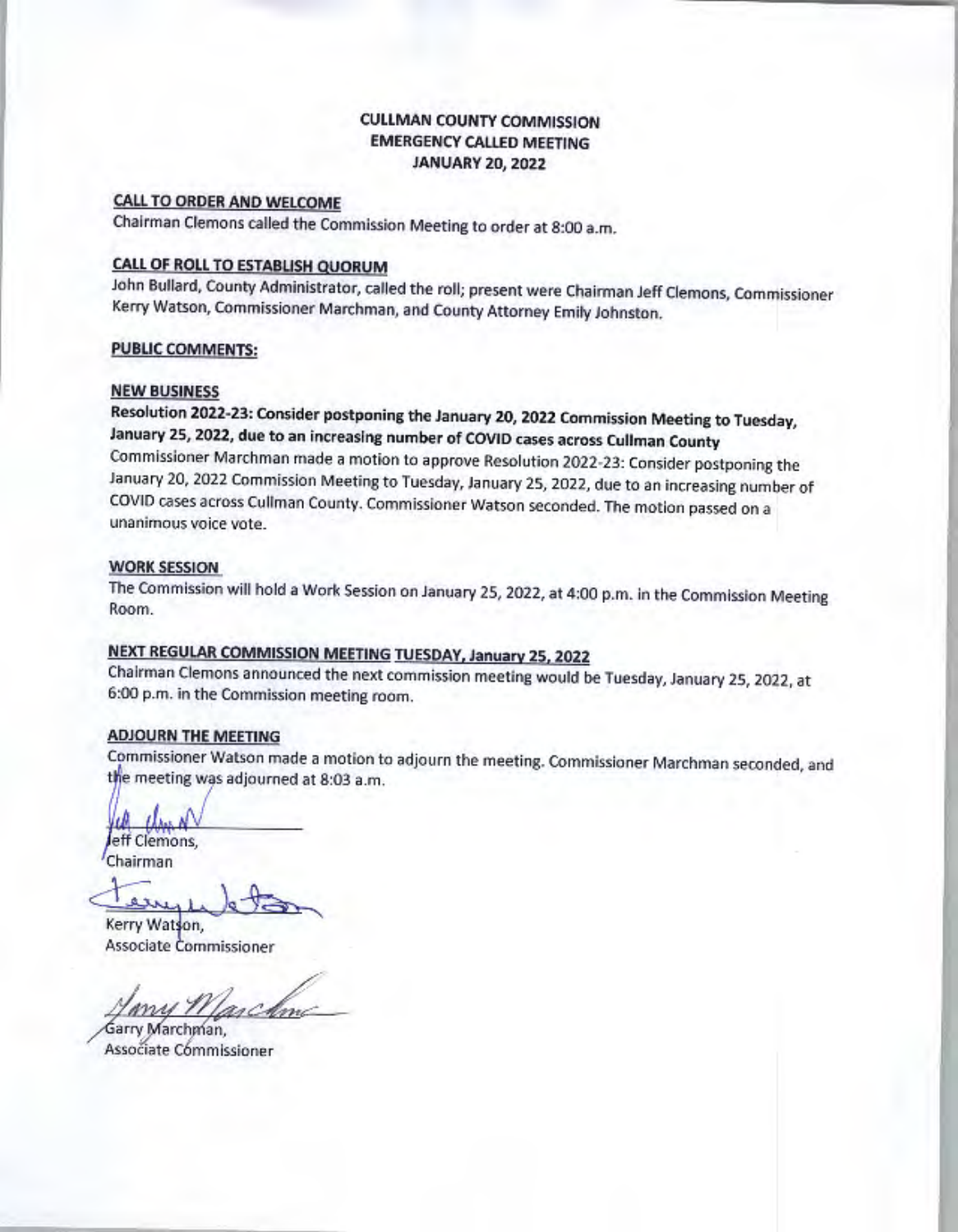# **CULLMAN COUNTY COMMISSION** RESOLUTION NO: 2022-23 POSTPONE JANUARY 20, 2022 COMMISSION MEETING

WHEREAS the rising number of COVID-19 cases in Cullman County and staff members quarantined due to the pandemic, the Cullman County Commission believes it is in the public interest to postpone the January 20, 2022 meeting until January 25, 2022.

NOW, THEREFORE BE IT RESOLVED BY THE COMMISSION as follows. The Cullman County Commission meeting will be moved to January 25, 2022. The work session will start at 4:00 p.m. and the Commission Meeting at 6:00 p.m.

IN WITNESS WHEREOF, the Cullman County Commission has caused this Resolution to be executed in its name and on its behalf by its Chairman on the 20th day of January, 2022

Dates this 20tday of January .2022.

Attest:

Tiffany Merriman

County Clerk

leff Clemons, Chairman

Kerry Watson, Associate Commissioner

Garry Magchman, Associate Commissioner